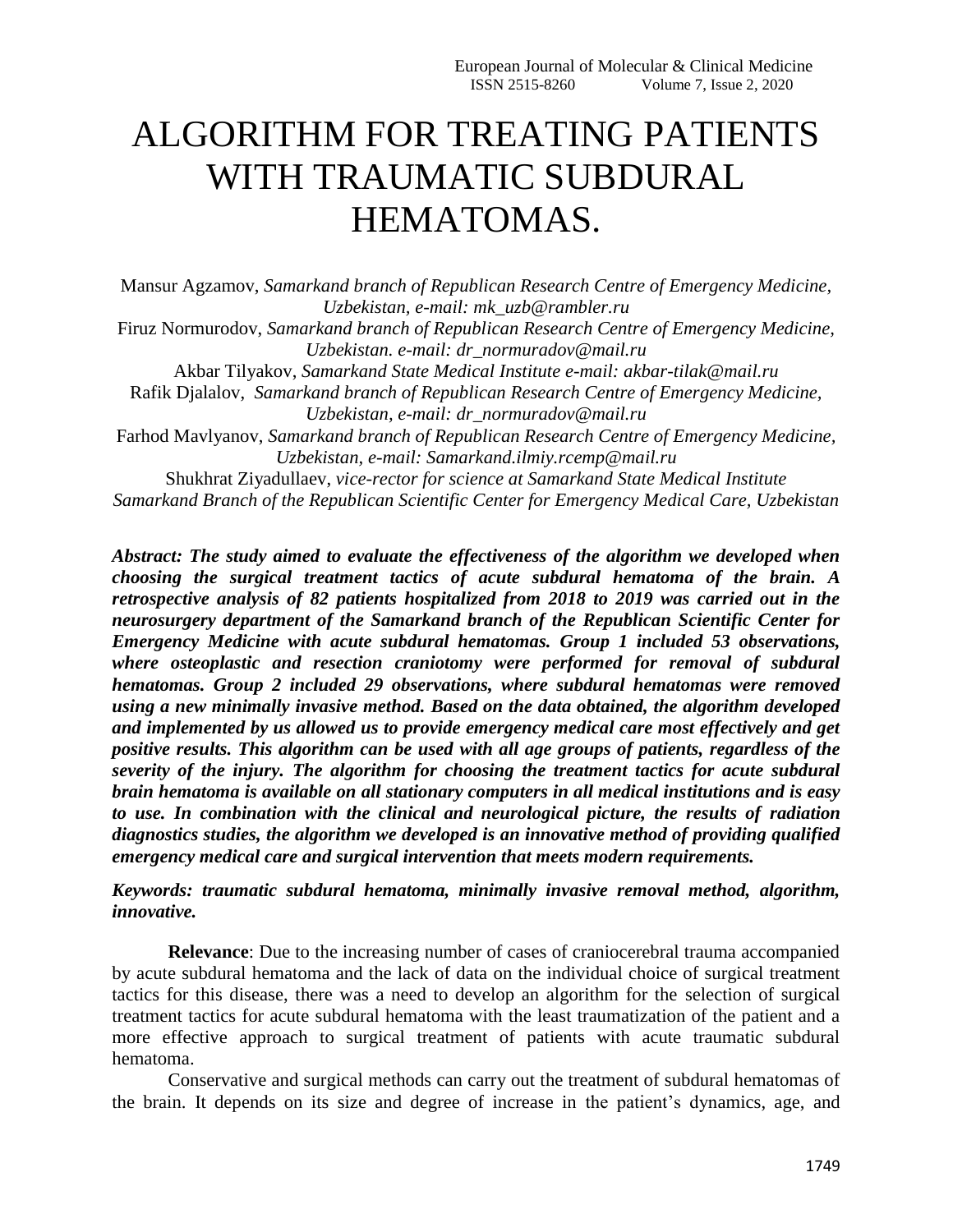anesthesiological risk [6,8]. Some small subdural hematomas may undergo independent resorption under careful dynamic observation. In the case of large or manifested hematomas, craniotomy, an autopsy of the dura mater, removal of the blood clot, identification and control of bleeding places are performed [1,2,3,7].

Absolute indications for surgical treatment of subdural hematomas are acute subdural hematoma, causing constriction and displacement of the brain; the earlier the subdural hematoma is removed, the more favorable is the prognosis for recovery [3,4,5].

However, in a detailed study of the literature, there is no data available on the development of standards of diagnostic actions and individual choice of tactics to treat acute subdural brain hematoma.

Considering the general condition and symptoms of brain dislocation, the general strategy, and the process of differentiated estimation of consciousness condition, for selecting more concrete tactics of subdural hematoma treatment, it is necessary to develop an algorithm of choice of an individual approach to patients. The absence of a modern method that meets the requirements of an individual approach to diagnosis and treatment leads to an increase in late formidable complications that lead to a significant decrease in the patient's quality of life up to death. However, using modern radiation diagnostics methods and the clinical and neurological picture and individual approach to each patient individually, taking into account the age, severity, and nature of trauma, cases of postoperative complications, including fatal outcomes, are minimized.

In addition to the above, some other circumstances may be the basis for surgery only at the discretion of the attending physician, taking into account the combination of clinical and radiological data, as well as the need for a particular surgical intervention.

Thus, by analyzing the scientific literature described above, it can be established that this problem is still very relevant. Therefore, the development of an algorithm in the choice of tactics for treating acute subdural brain hematoma using radiation diagnostics methods and a differentiated approach to surgical treatment contributes to early rehabilitation of patients, reducing disability and improving their quality of life.

The objective is to develop an algorithm for surgical treatment tactics for acute subdural brain hematoma.

**Research material and methods**: The analysis of the surgical treatment of 82 patients with traumatic subdural hematomas was performed. Patients were treated in the Samarkand branch of the Republican Research Centre of Emergency Medicine from 2018 to 2019.

There were 66 men and 16 women at the age of up to 18 years - 10 patients, over 18 years - 72. (Pic. 1).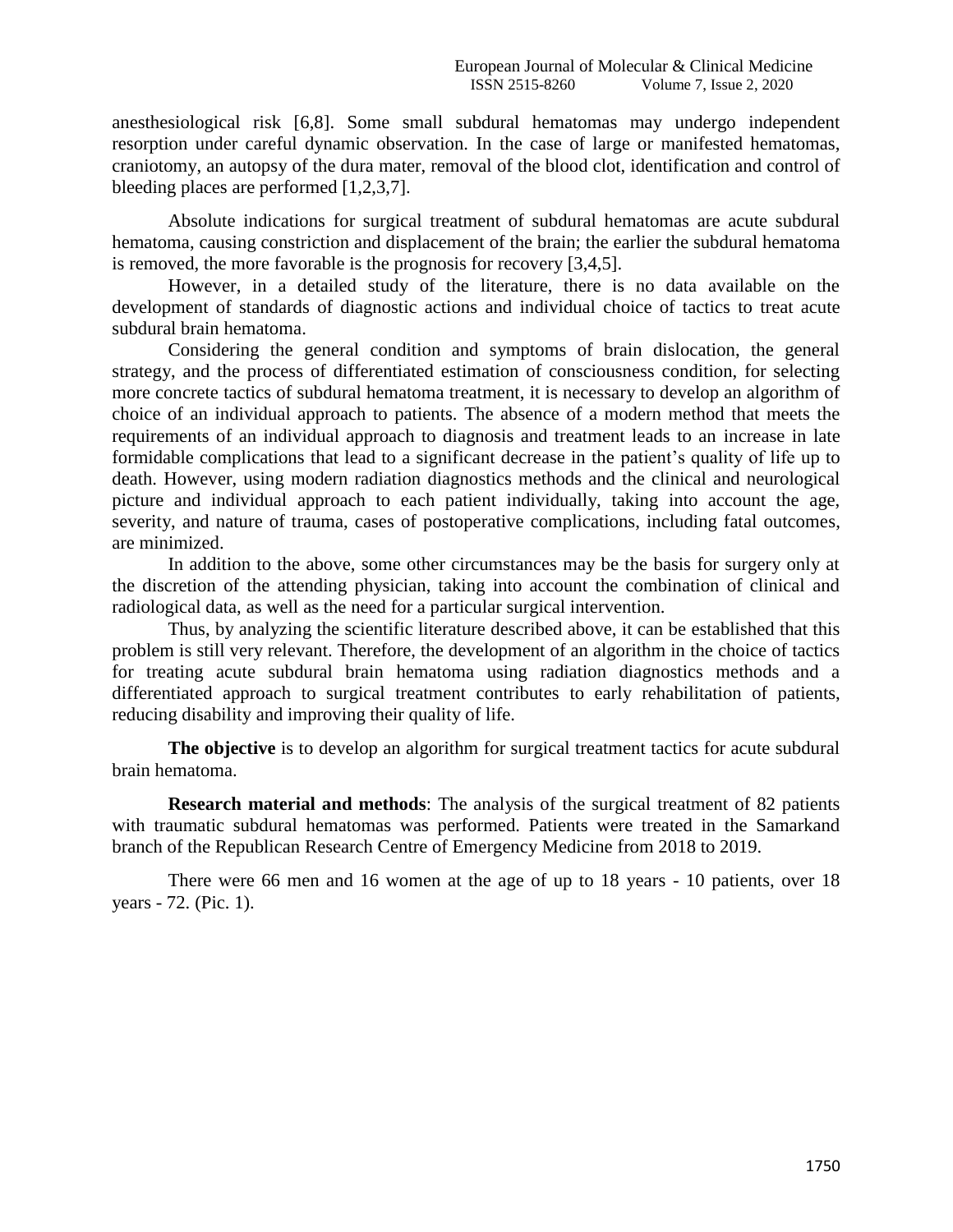

Pic. 1. Distribution of patients by gender and age

Pic. 2. The level of consciousness of the examined patients.

Patients admitted within the first 24 hours of receiving the MBT were 73 people, within 2-3 days - 9.

Patients were treated in the form of surgical intervention, carried out in the first 24 hours after admission to the hospital.

The SCG assessed the level of consciousness and severity of patients. In 6 patients at admission, the state of consciousness was evaluated as clear, in 15 patients - stun, in 24 - sopor, in 37 - coma. (Pic. 2).

Brain MICT was conducted on admission and in dynamics for all patients.

Depending on the type of surgical intervention, patients were divided into two groups.

Patients of the first group, 53 patients, had open removal of hematomas using osteoplastic and resection trepanations. In 27 cases, the operations were decompressive in nature.

There was 1 patient in clear consciousness, 6 patients in stun, 15 patients in comparison, 31 patients in coma.

With the volume of hematoma  $41-60$  cm<sup>3</sup> there was 1 patient, with the volume 61-90 cm<sup>3</sup>  $-17$ , over 90 cm<sup>3</sup>  $-35$ . (Pic. 3).

Displacement of median brain structures up to 5 mm was observed in 5 patients, 5-10 mm - in 19, over 10 mm - in 29 patients.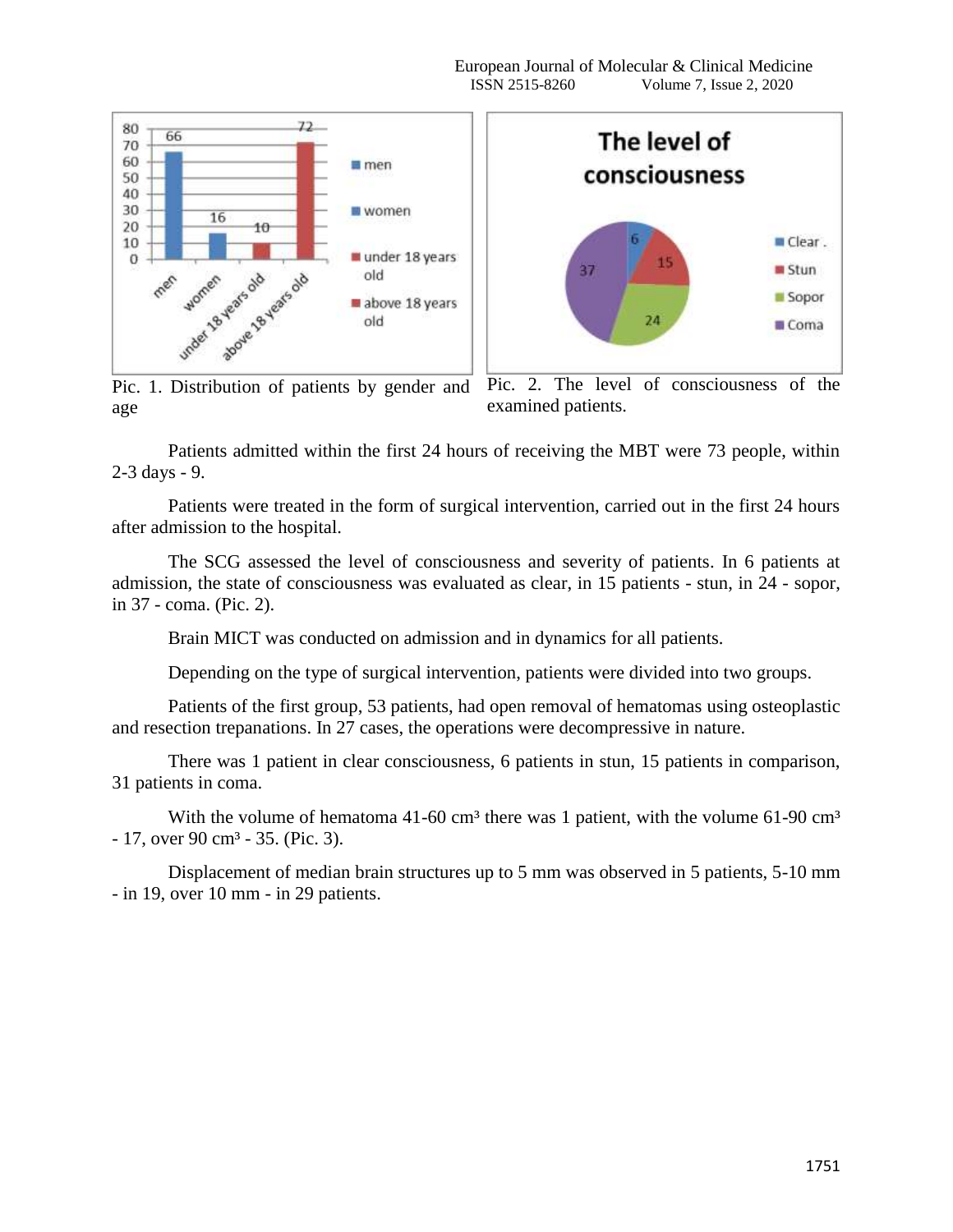

Pic. 3. Hematoma volume.

The second group included 29 observations. There were 5 patients in clear consciousness, 10 in stun, 14 in comparison.

With the volume of hematoma up to 40 cm<sup>3</sup>, there were 9 patients, with a volume of 41-60 cm³ - 20. Displacement of median brain structures up to 5 mm was observed in 8 patients, 5- 10 mm - 19. There were 2 patients without signs of lateral dislocation. (Pic. 4).



Pic. 4. The volume of hematoma and displacement of medial structures.

Clinical examination of patients with OSH included examining the patient's complaints and anamnesis of the disease with preserved consciousness and absence of speech disorders or anamnesis from the words of relatives or attendants during hospitalization. The neurological status assessment was carried out according to the standard scheme of examination of the patient. The complex of examinations included hemodynamic indices, multispiral computer tomography of the brain, electrocardiography, chest X-ray, results of ultrasound examination (ultrasound) of abdominal and small pelvis organs.

Due to the annual increase in the number of patients with PMT, accompanied by acute subdural hematomas, and the urgent need to choose the most optimal approach to surgical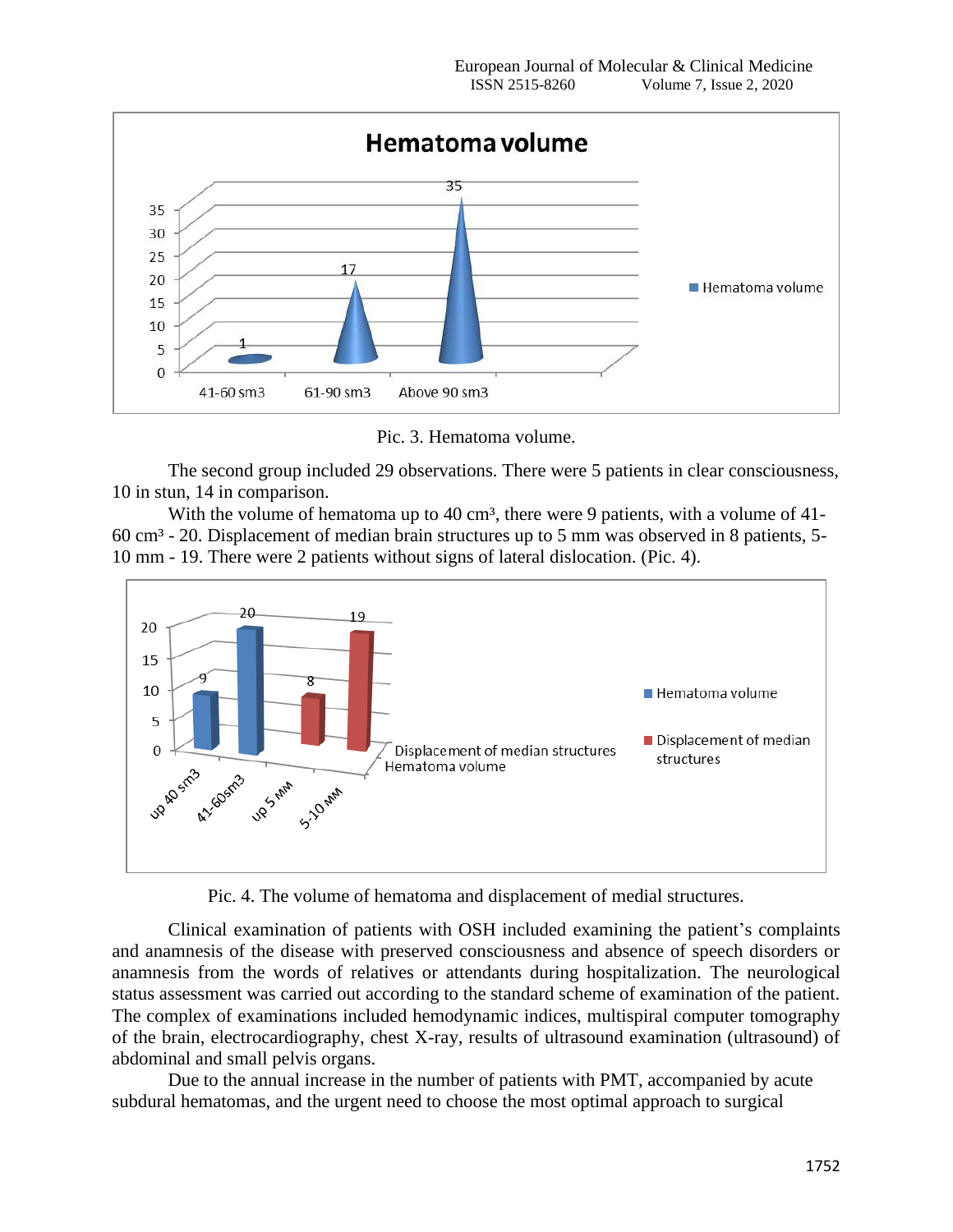treatment of acute subdural hematomas, we have developed an algorithm. The proposed algorithm is a timely, convenient and easy-to-use tool that fully meets modern medicine requirements, providing the possibility of a quick choice of treatment tactics.

**The algorithm work scheme for the choice of surgical treatment tactics for acute subdural hematoma of the brain.**





Score assessment and indications for minimally invasive removal of subdural hematomas State of consciousness:

Clear - 4 points;

Stun - 3 points;

Aspor - 2 points;

Coma - 1 point.

The presence of lateral dislocation of the brain:

No displacement of the median brain structures - 3 points;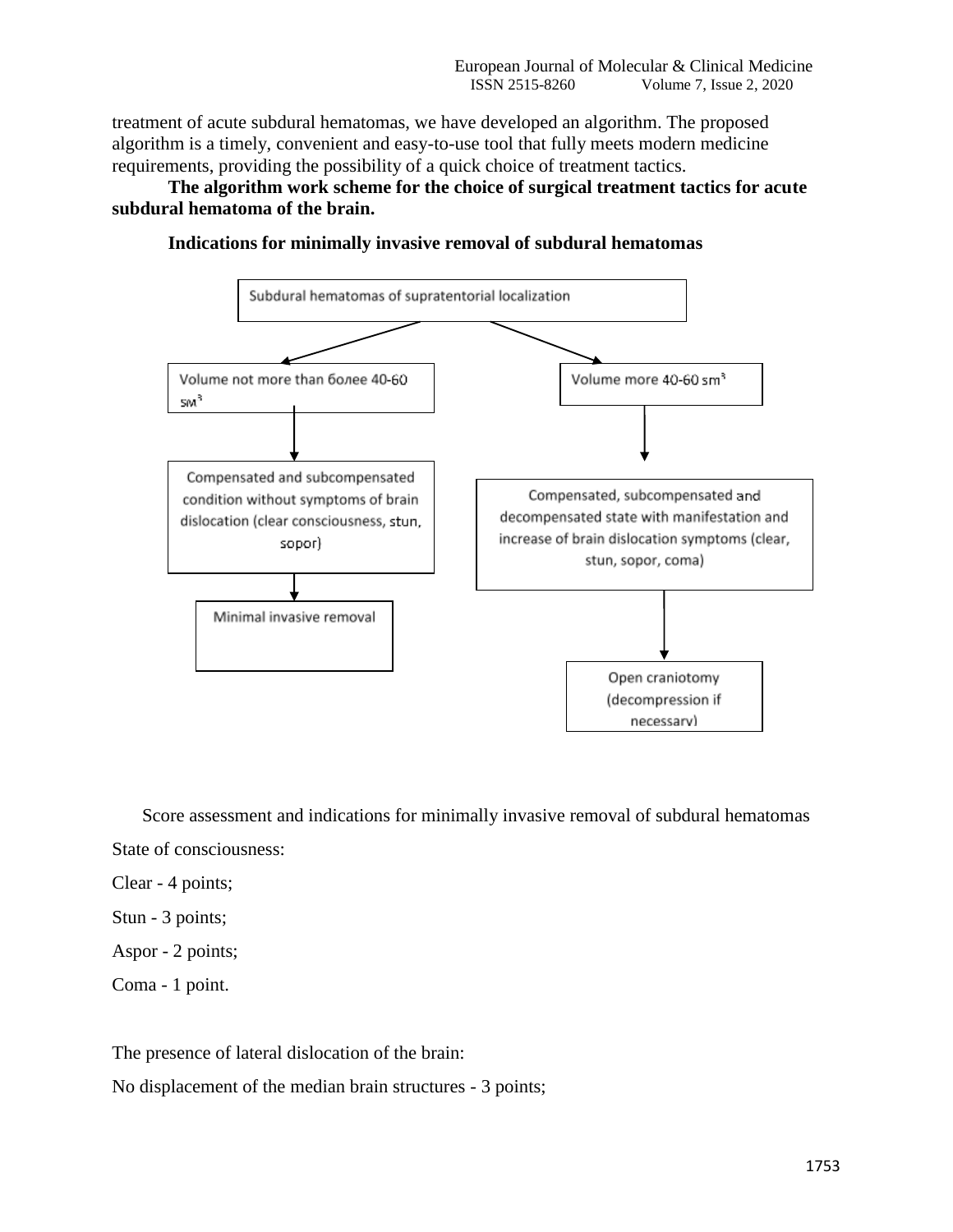Displacement of up to 5 mm - 2 points;

Displacement over 5 mm - 1 point.

Hematoma volume:

Less than  $40 \text{ cm}^3$  - 3 points;

40-60 cm<sup>3</sup> - 2 points;

Over  $60 \text{ cm}^3$  - 1 point.

From 7 to 10 points, it is possible to use a minimally invasive method of subdural hematoma removal.

If the sum is from 3 to 7 points, open surgical interventions are used.

At the sum of 7 points, the surgical intervention method's question is solved individually depending on additional data, such as time from receiving the trauma, speed of growth of dislocation signs, vital indices, etc.

## **The main results:**

Patients of the first group, 53 patients, were exposed to hematomas through bone and plastic fluttering and resection trepanations. In 27 cases, the operations were decompressed.

Criteria of this surgical intervention were: decompensated patient's state regardless of age; hematoma volume from 60 cm3 and more taking into account concomitant contusion foci and perifocal edema zone; patient's severity - compensated, subcompensated and decompensated state; consciousness level according to Glasgow Kombs scale - from 13 points and lower, as well as displacement of medial structures from 5 mm and higher. (Fig. 5).



I. II. III.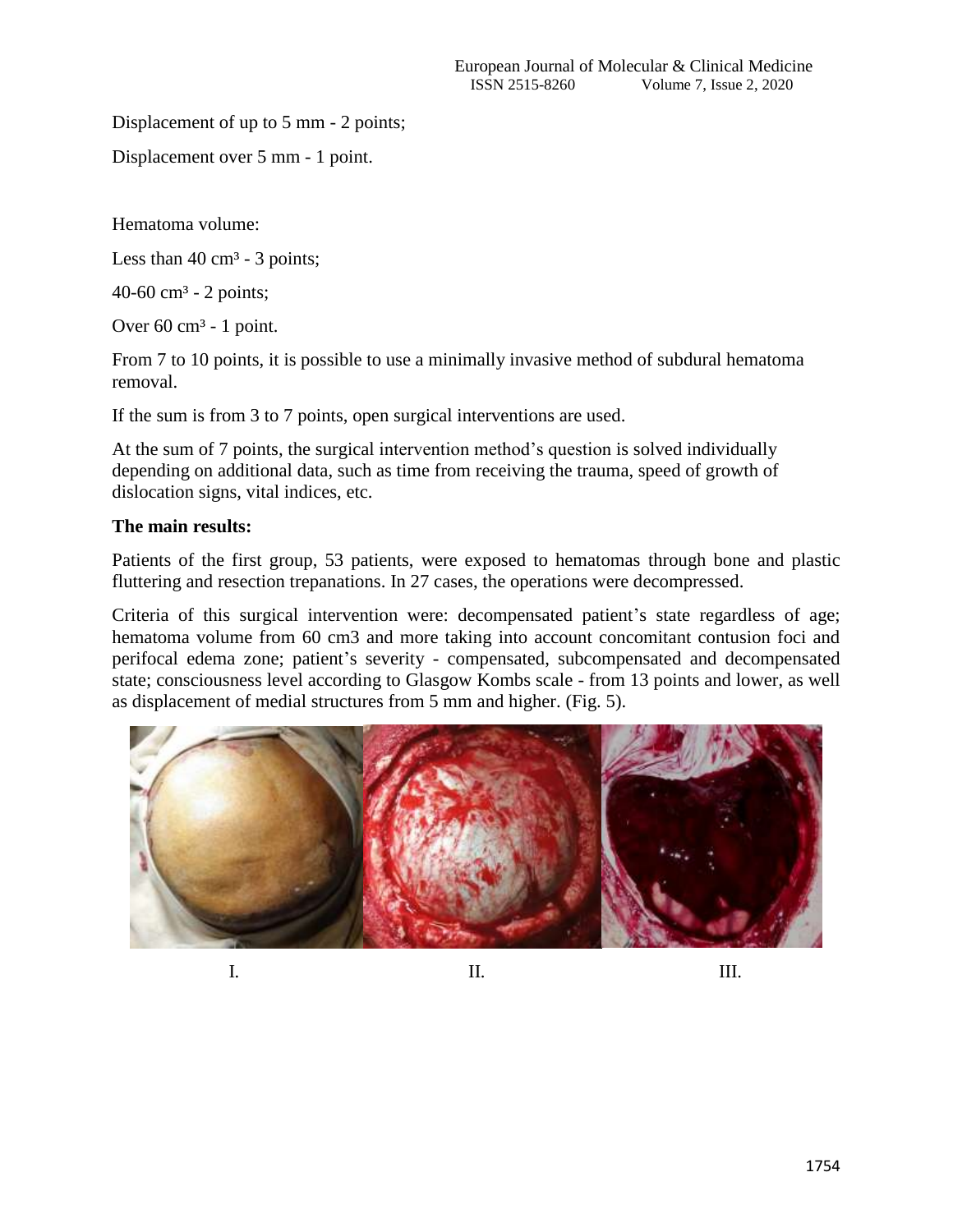

Pic. 5. Subdural hematoma removal stages: I. Labeling of the incision site. II. Skull resection. III. Opening of the dura mater. IV. Condition after subdural hematoma removal. V. Suturing of the dura mater.

Patients of the second group, 29 patients, were carried out minimally invasive removal of the hematoma by the following method: in the projection of the hematoma, depending on its size and prevalence, 2-3 milling holes are applied. The overlay of bone holes is preliminary determined on the CT slices and is transferred to the head surface, taking into account the real scale factor. The hard cerebral envelope is opened in a crosswise manner, long enough to carry out a brain spatula. The subdural hematoma is then evacuated through the dura mater's openings with a spatula and an electrical suction device. In this case, the spatula's movements are carried out in different directions, both towards the superimposed holes and in the opposite direction. With such tactics, it is possible to achieve the complete removal of blood clots. The subdural space is drained. The wound is sutured. (Fig.6).

The treatment results were estimated by the indicator of hospital mortality and types of functional outcomes, for which the Glasgow scale of outcomes was used.

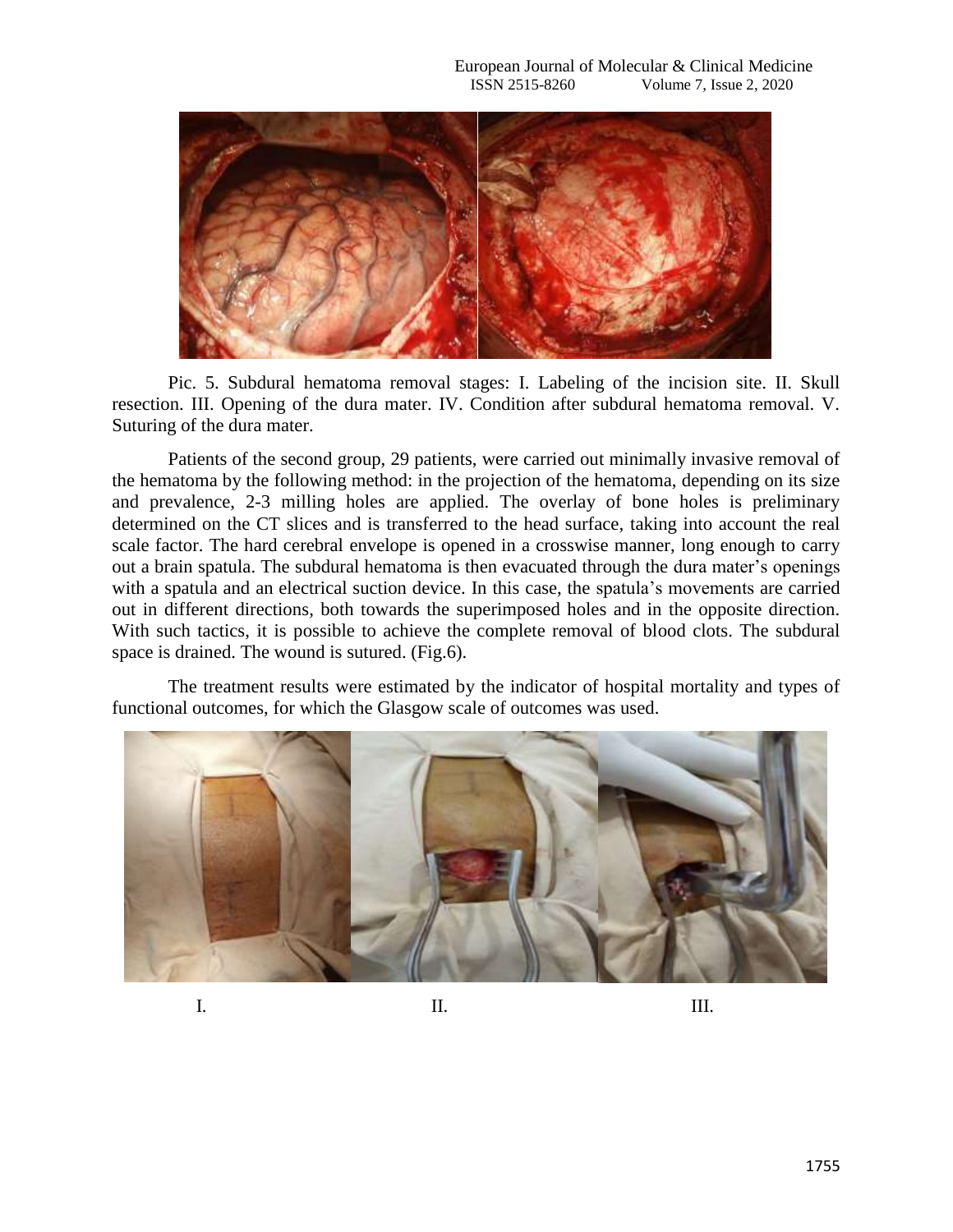

IV. V. V. VI.



VII. VIII. IX.



Pic. 6. Subdural hematoma removal stages by the minimally invasive method: I. Markings of incision sites. II. Skin incision. II. SKIN INCISION. III. Overlay of the cutter hole. IV. Hard cerebral membrane incision. V. Removal of subdural hematoma. VI. Condition after hematoma removal. VII. Skin incision for second milling hole application. VIII. Overlay of the second cutter hole. IX. Hard cerebral membrane incision. X. Removal of subdural hematoma. XI.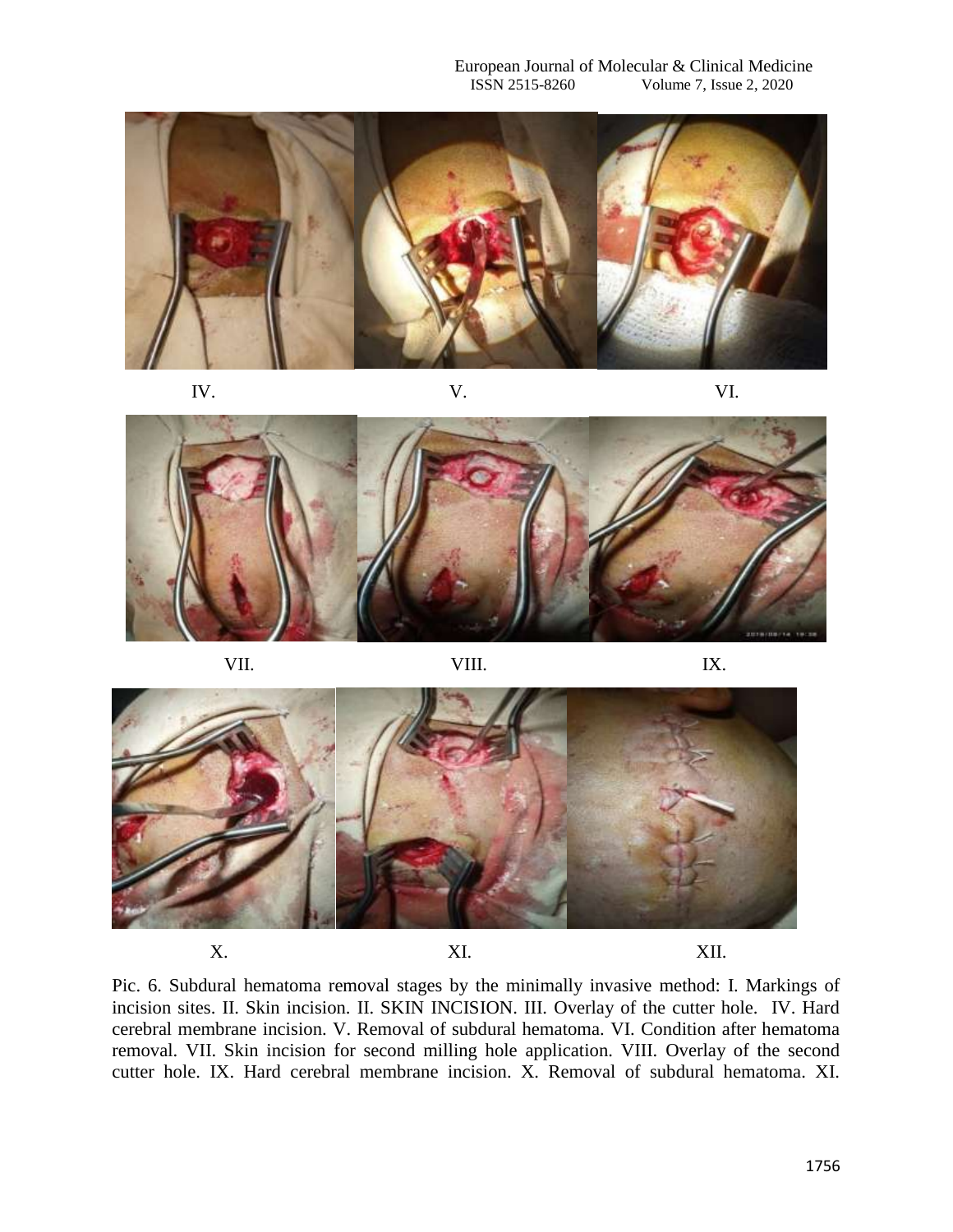Condition after removal of the hematoma. XII. General view after suturing and drainage of wounds.

We analyzed the disease's outcome depending on the severity of the condition, the level of consciousness disturbance, the amount of hemorrhage, and the displacement of the brain's medial structures.

The level of consciousness impairment and the severity of the condition was decisive in assessing severity and significantly impacted the outcome. So out of the total number of patients among 6 patients admitted in clear consciousness, there were no deaths. Out of 15 patients admitted in stun, 1 died, out of 24 compared to 2, out of 37 in a coma - 20 (Fig. 7).



Pic.7. Deceased patients depending on the consciousness



Due to the increase in the volume of hemorrhage, increased mortality. Among patients with hemorrhage up to 60 cm<sup>3</sup>, there were no lethal outcomes, with a volume of 61-90 cm<sup>3</sup> died 3 patients, more than 91 cm  $3 - 20$ . (Fig. 8).

The lethality rate also increased with the increase of dislocation signs. There were no lethal outcomes in patients without displacement of median brain structures and with displacement up to 5 mm. At the displacement of 5-10 mm, 3 patients died, more than 10 mm - 20 patients.

The following results were obtained: in the first group of patients, there was a good recovery in 12 cases, moderate neurological disorders - in 14, rough neurological disorders - in 4, the lethal outcome was in 23 cases. There was a good recovery in 21 cases in the second group, moderate neurological disorders - in 8 cases.

Results of surgical treatment in groups depended on signs that characterized the severity of patients' condition - degree of consciousness disturbance, the volume of hematoma, degree of displacement of medial brain structures.

Application of open craniotomy was necessary when the victims' level of consciousness was lower than the comparison and the volume of hematoma was higher than 60 cm<sup>3</sup>. In cases of dislocation syndrome escalation, emergency decompression was performed as an element of resuscitation aid.

The data obtained showed that a minimally invasive TSH removal method was possible under several conditions. At the level of consciousness impairment of patients not lower than deep stun, the volume of hematoma not exceeding 40-60 cm<sup>3</sup> and minimal severity of lateral dislocation symptoms, when the displacement of median brain structures did not exceed 5 mm, encouraging clinical results were obtained. From 29 cases, in 4 of them, the removed hematoma volume was insufficient and due to this, the patients required repeated surgical interventions. In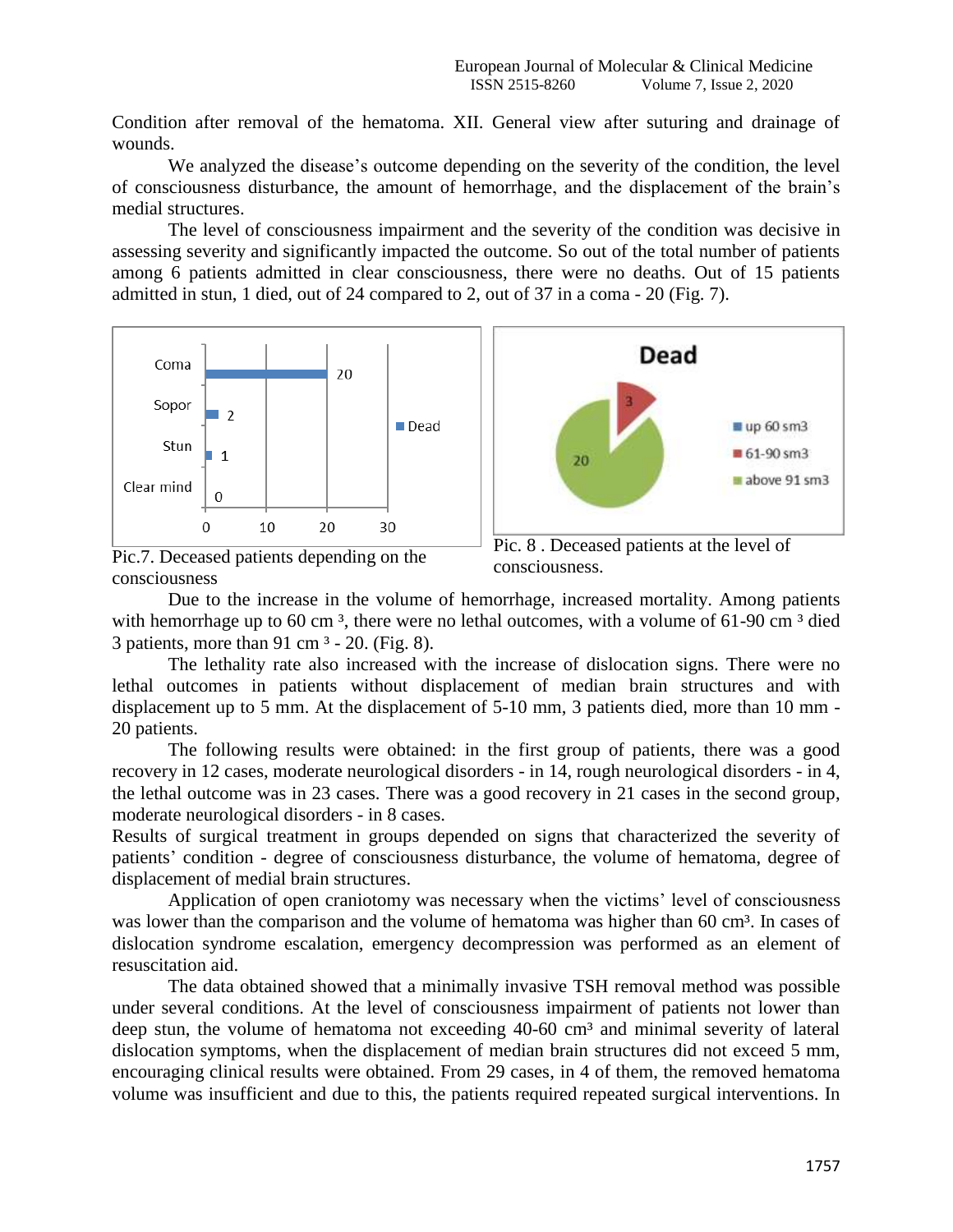these cases, bone and plastic cranial fluttering was performed. At the same time, the lines of bone sawing fell on the previously superimposed milling holes.

## **Conclusions:**

According to the study results, reliable clinical and neurological criteria for monitoring are the patient's general state and consciousness level. Simultaneously, the neuroimaging method, which includes a multispiral computed tomography of the brain and transcranial Doppler, allows eliminating the need to use the latter in the preoperative period. Radiation diagnostics data alone are not enough to determine the choice of the most effective approach to treatment. Therefore, there is a need to create an additional algorithm in selecting a strategy for providing medical care to patients with acute traumatic subdural hematomas.

Using the algorithm, developed and implemented by us, to select the treatment tactics for acute subdural hematoma of the brain allows us to provide emergency medical care most effectively and obtain positive results. This algorithm can be used concerning all age groups of patients, regardless of the severity of trauma. The algorithm for choosing the treatment tactics of acute subdural brain hematoma is available on all stationary computers in all medical institutions and is easy to use. Combined with the clinical and neurological picture and the results of radiation diagnostics research, the algorithm we have developed is an innovative method of providing qualified emergency medical care and surgical intervention that meets modern requirements.

As we choose to compensate for brain dislocation's general state and symptoms, we develop a common strategy. As we make a differentiated assessment of the state of consciousness, the level of displacement of the medial brain structures, and the volume of hematoma in cm3, we present a more specific subdural hematoma treatment tactic. The program's history is recorded using electronic archiving of all original and effective information in the root file.

At present, the algorithm developed by us is fully implemented in the practice of the neurosurgery department of the Samarkand branch of the Republican Scientific Center for Emergency Medical Care. It has proved to be a reasonable, acceptable, and convenient means for choosing the tactics and strategy for treating patients with acute traumatic subdural hematomas.

## **REFERENCE**

- [1] Zakharova N.E. Neuroimization of structural and hemodynamic disorders at severe craniocerebral injury (clinical and computer-magnetic resonance tomography studies): Cand. of medical sciences M. 2013.
- [2] Konovalov A.N., Potapov A.A., Kravchuk A.D. Cranio-brain injury: fundamental problems and clinical solutions. Chapter in the book ≪Современные Technology and Clinical Research at нейрохирургии≫. T.I. М. 2012;159-265.
- [3] Likhterman L.B., Burdenko Institute of Neurosurgery. Traumatic subdural hematomas. // Directory of a polyclinic physician.  $-2013. - N_2 11$ .
- [4] M.K. Agzamov, A.B. Tilyakov, F.G. Normurodov, I.M. Agzamov. Efficiency evaluation of minimally invasive method of traumatic subdural hematoma removal. // Problems of biology and medicine. Samarkand 2019. - Issue № 4, pp. 20-25.
- [5] Global status report on road safety: time for action (2009). Geneva, World Health Organization. http://www.who.int/violence\_injury\_prevention/road\_safety\_status/2009.